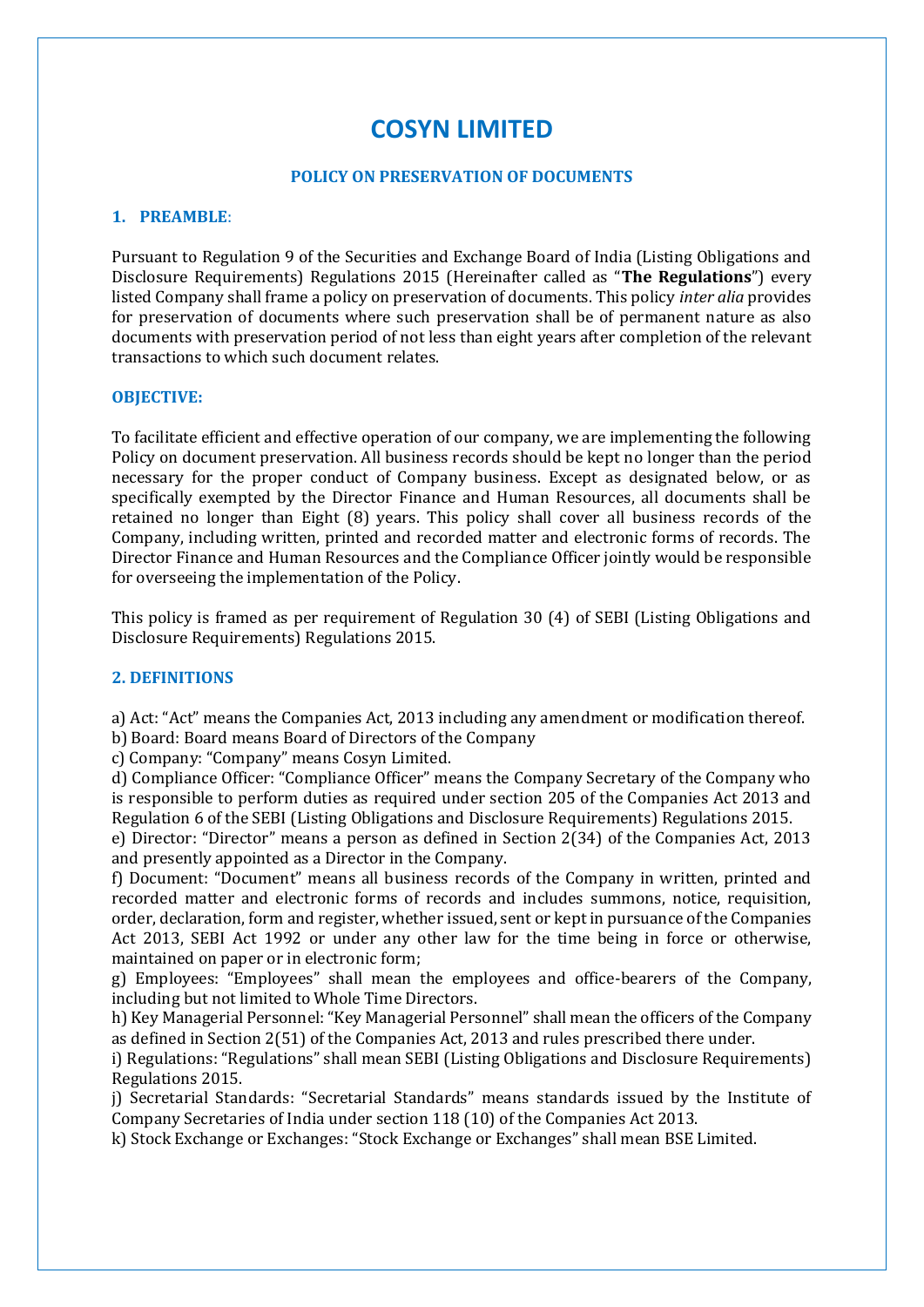l) Any other term not defined herein shall have the same meaning as defined in the SEBI (Listing Obligations and Disclosure Requirements) Regulations 2015, Companies Act, 2013, Securities Contract Regulation Act or any other applicable law or regulations.

# **3. GOVERNING LAWS**

This policy shall be governed by the Companies Act 2013, SEBI Act, Rules and Regulations, Secretarial Standards, Labour Laws, Tax Laws and all other applicable laws for the time being in force.

# **4. CLASSIFICATION OF DOCUMENTS**

1 Documents shall be classified in the following categories a) Mandatory under governing laws

b) Non-Mandatory

2 Documents which are required to be mandatorily preserved for a stipulated minimum period of time under governing laws shall be preserved accordingly. Documents in respect of which no minimum maintenance timeline is stipulated under any of the laws shall be preserved in accordance with this policy.

3 All records and documents as provided herein shall be preserved for such time and period as may be provided herein.

4 Any change in the governing laws affecting the change in period of preservation of documents shall prevail over this policy.

## **5. PRESERVATION OF DOCUMENTS / RECORDS**

Subject to clause 4 above, the retention of the documents identified below and of documents not included in the identified categories should be determined primarily by the application of the general guidelines affecting document retention identified above, as well as any other pertinent factors as the overseeing authorities deem fit.

- **a. Tax & Accounting Records:** Tax records include, but may not be limited to, documents concerning payroll, expenses, proof of deductions, business costs, accounting procedures, and other documents concerning the Company's revenues and expenses including capital expenditure. Tax records should be retained for at least eight years from the date of filing the applicable return or such period of time as prescribed under Tax laws whichever is later.
- **b. Employment Records/Personnel Records:** Labour laws require the Company to maintain certain recruitment, employment and personnel information. The Company should also maintain personnel files that reflect performance reviews if any and any complaints brought against the Company or individual employees under applicable labour laws. The Company should also keep all final memoranda and correspondence reflecting performance reviews and actions taken by or against personnel in the employee's personnel file.
- Employment and personnel records shall be preserved for a minimum period of eight years irrespective of whether such employee continues to be employed with the Company or not.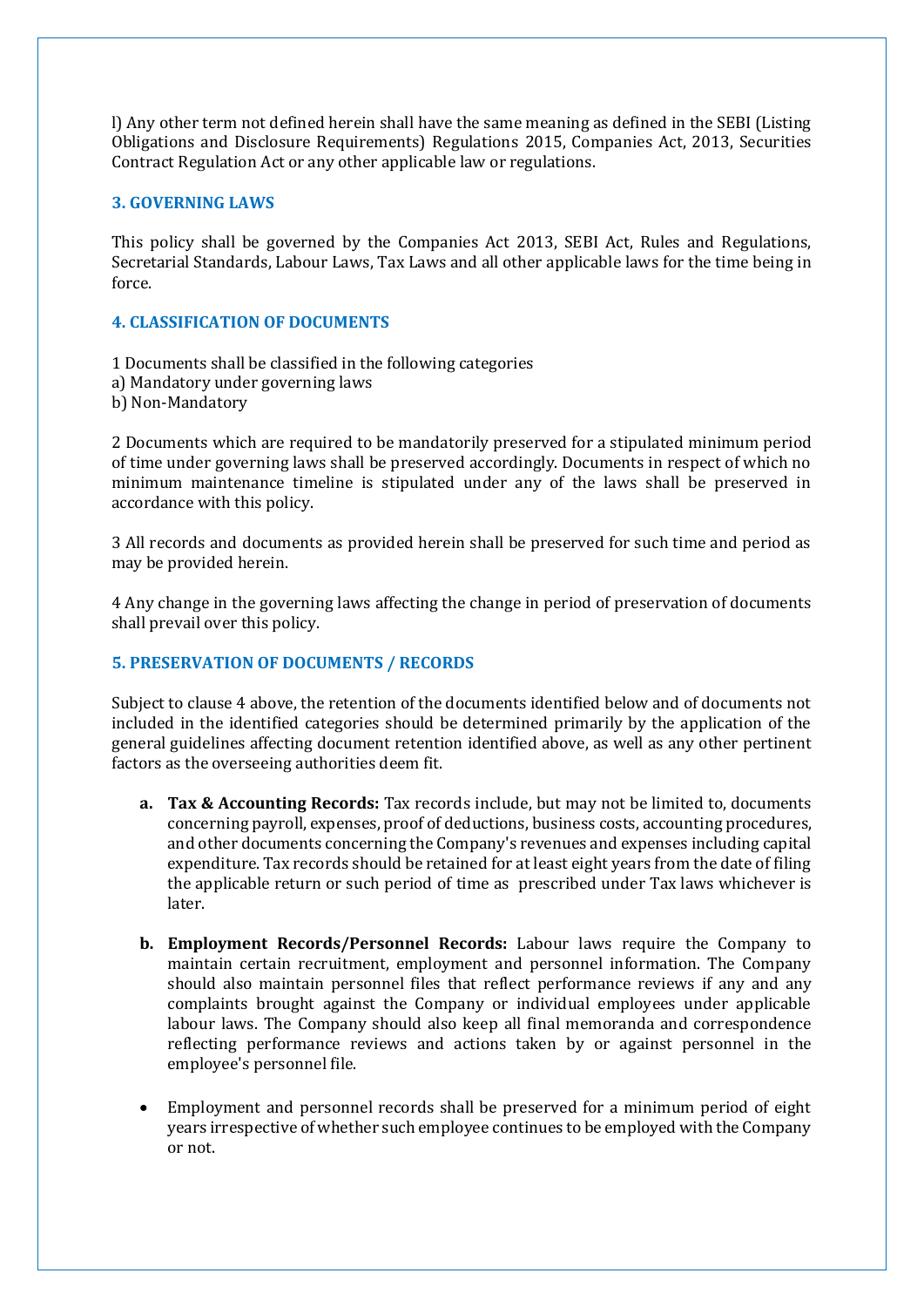- Individual employee files need to be maintained as long as the concerned individual remains an employee of the Company as also for a minimum period of 5 years thereafter or such period of time as prescribed under respective laws for time being in force whichever is later.
- Returns under various labor laws, governmental and statutory filings etc. need to be retained in accordance with the related stature as may be specified therein or for a minimum period of 8 years whichever may be later.
- **c. Financial Statements, Minutes, Statutory Registers & other Documents.** Financial Statements including Audit Reports, Minutes of Meetings of Board, Members and other Committees Meeting along with statutory registers as prescribed under governing laws for time being in force shall be preserved for such period as provided in respective laws. Any document where preservation period is not prescribed under governing laws shall be preserved for a minimum period of eight years.
- **d. Press Releases/Public Filings.** The Company should retain copies of all press releases and documents filed with Stock Exchanges, Registrar of Companies and other regulatory authorities on a permanent basis.
- **e. Legal Files / documents:** All legal documents / copies of notices / summons / orders / judgments and all other legal documents shall be preserved permanently. Documents like leases, Leave & License agreements and other agreements shall be preserved for at least 5 years beyond the life of the said documents.
- **f. Development/Intellectual Property and Trade Secrets:** Development documents are often subject to intellectual property protection in their final form (e.g., patents and copyrights). The documents detailing the development process are often also of value to the Company and are protected as a trade secret where the Company:
- Derives independent economic value from the secrecy of the information; and
- The Company has taken affirmative steps to keep the information confidential. The Company should keep all documents designated as containing trade secret information for at least the life of the trade secret.
- **g. Contracts:** Final, execution copies of all contracts entered into by the Company should be retained. The Company should retain copies of the final contracts for at least five years beyond the life of the agreement, and longer in the case of publicly filed contract
- **h. Electronic Mail:** E-mail that needs to be saved should be either:
- Printed in hard copy and kept in the appropriate file; or
- ii. Downloaded to a computer file and kept electronically or on disk as a separate file so as to ensure its timely retrieval.